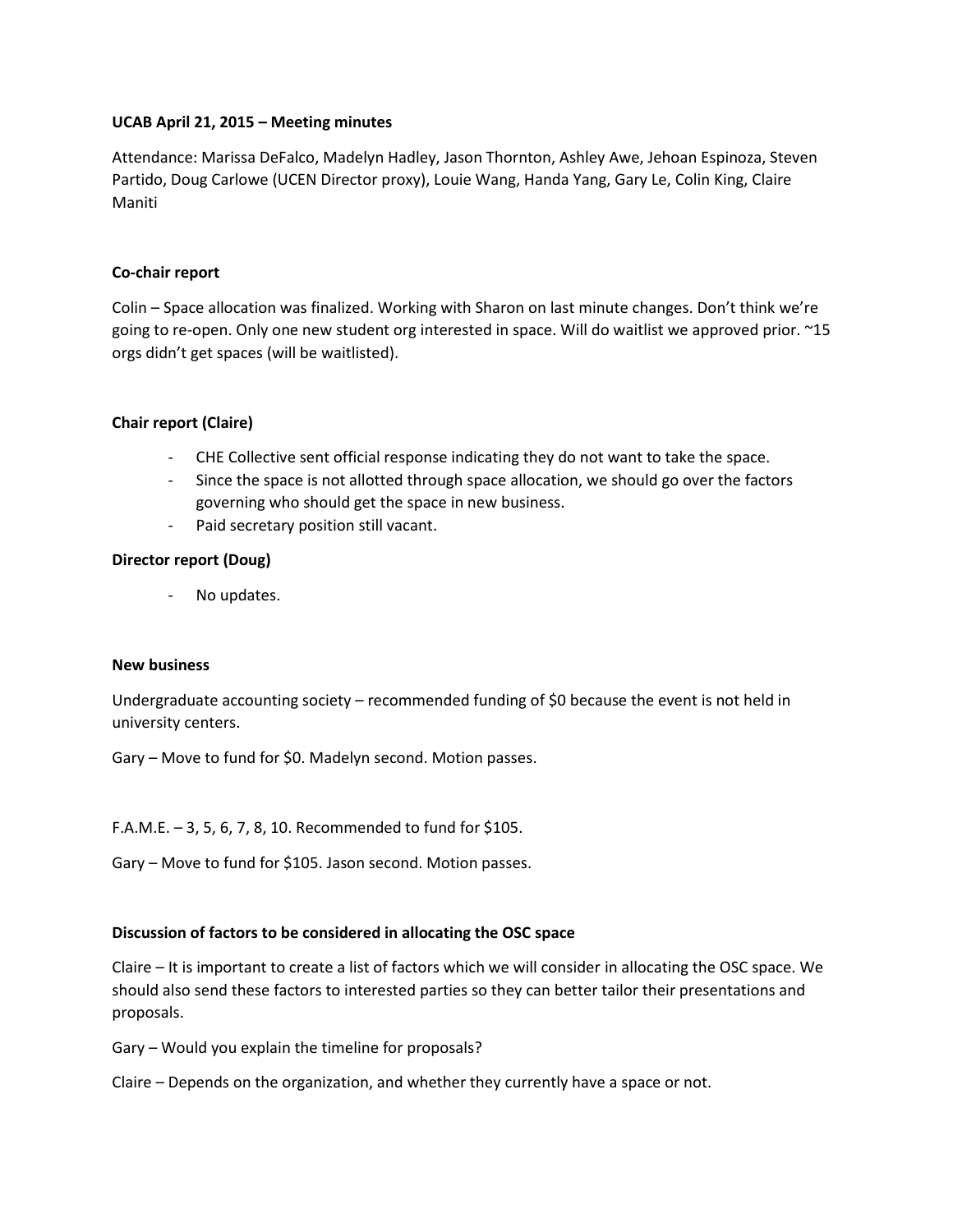Emily  $-1$ ) If it's a registered student organization, they have access to another space, so should we prioritize non registered student organizations? 2) Do we want to make retention of particular populations of criteria? Do we want to consider how they want to use the space? How do we rank or prioritize what they want to use the space for, and which of those would be the most helpful or useful?

Claire – We can make an additional bullet point if we feel that it is important.

Tiffany – In the CHE Collective's email, they indicated that they would prefer the space to be allotted to Books for Prisoners. Should we take this into consideration during the allocation process?

Colin – Ultimately, it's up to the board to decide.

Claire – It's important to have factors to consider, so that they can be evaluated alongside other organizations.

Colin – We should keep factors limited to things we can measure, instead of something more subjective like appropriateness of location for proposal.

Gary – I agree more with Claire, and we should consider which need is the most important at the moment.

Claire – It is very important for the board to think about this. We need some means to justify the decision, and I will make a statement after we allocate the space explaining our reasoning, and a list of factors we took into consideration would help make our decision clean.

Louie – We should look at which org can provide the most benefit to the general student body if they gain the space.

Ashley – We should keep it a list of factors instead of a numbered ranking system. We should also consider orgs who have external connections (e.g. San Diego community and alumni).

Gary – We should try to prioritize factors on this list though, because I think some are more important than others. We should consider whether the org can increase traffic to the OSC.

Claire – Yes, we should consider traffic to OSC. On Emily's point, we'd like to consider not which factors each organization can check off of this list, but rather how they can do so.

Colin – Let's finalize this list, because we will send this document to interested orgs after this meeting.

Ashley – I have a question on the point about organization's funding source/ability to fund proposal.

Claire – I wasn't sure whether to include this point or not. If an org is going to present something, and the proposal requires more money than can be reasonably had in the next year. Some groups have the ability to fund some portion of build out. What they cannot fund will come out of university centers, so we should consider this point. The referendum passing does not mean our budget is instantly where it should be, so we should still consider immediate impacts to the budget.

Gary – I think the bullet point is a bit vague, because I initially thought it was relating to the org's ability to earn money.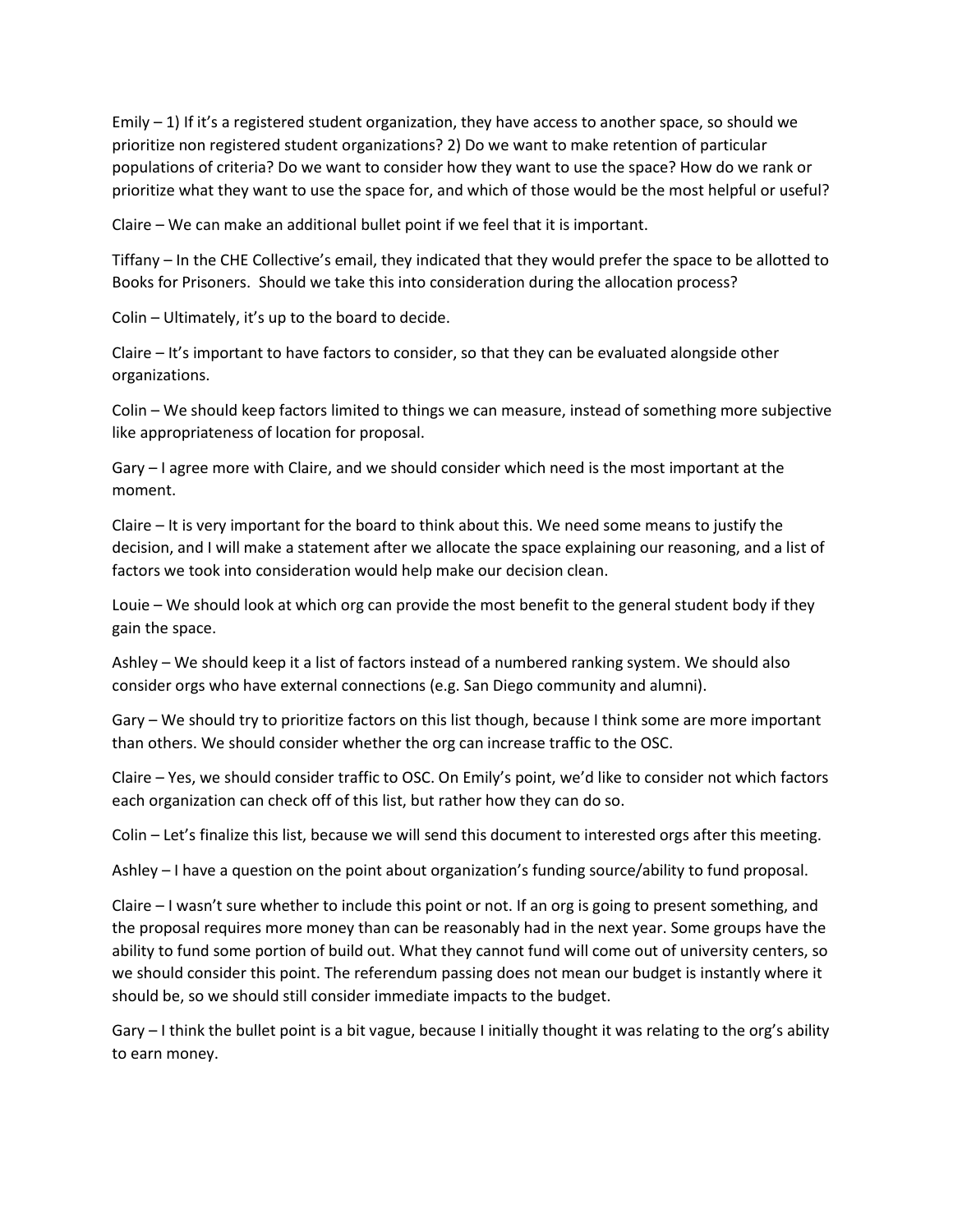Ashley – Since we're interested in increasing traffic to OSC, we should consider how quickly an org can move into the space so that we consider how soon they may impact traffic to OSC.

Jehoan – Since this will be sent out to students, can we be more specific on "appropriateness of location for the proposal." Can we remove the point and still retain the intention in other points?

Claire – This point was suggested by Sharon, and my interpretation of the point was, as a hypothetical example, if we "really wanted a commercial venture," that would not be the most appropriate location.

Claire – We should not limit it to only student organizations, because, for example, one interested party is interested in using it as a t-shirt factory. I don't know if limiting to only student orgs is a good idea, because, for example, resource centers are interested.

Colin – Let's delete it and keep it internal, because the bullet generates confusion when read, and is expressed over other points.

Madelyn – Should the number of people involved in the organization be a factor? How many students can they reach with what they do?

Colin – I think that will be hard to measure

Claire – Let's phrase it as degree of student involvement

Gary – I disagree with something like that, because if we look at BRC, then they target a smaller audience than for example ACMS. Different orgs have different sizes and audiences, and have different needs, one of which may include the necessity of a space.

Claire – POI, ACMS is not requesting the space.

Ashley – Agree with Gary, if this org is something involving student minorities, we don't want to penalize them. Maybe we could say something like, for the groups if it's measurable.

Emily – If we are talking about potentially allocating this to student orgs, would this go into the pool for space allocation committee?

Claire – This is not a space that goes through space allocation in the same way that other spaces are. The proposals that are going to be presented to the board are going to be longer MOU-type agreements. It wouldn't be a proposal that's open every year—it might be an MOU that lasts 2 to 3 years. As far as number of student involvement, I think that may be included in the bullet which says degree to which proposal enhances vitality of the OSC.

Gary – Would it be possible for more than one org in the group to be allocated the space, and for them to share? Early in the year, I remember talk about how there was a need for a library type of space.

Colin – Most of the proposals we've gotten for the space are big enough to where we couldn't fit two orgs in the space.

Claire – I will entertain a motion.

Colin – We can do a straw poll.

Claire – Option  $A - I'$ m okay with this. Option  $B -$  there are factors we should reconsider.  $C -$  abstain.